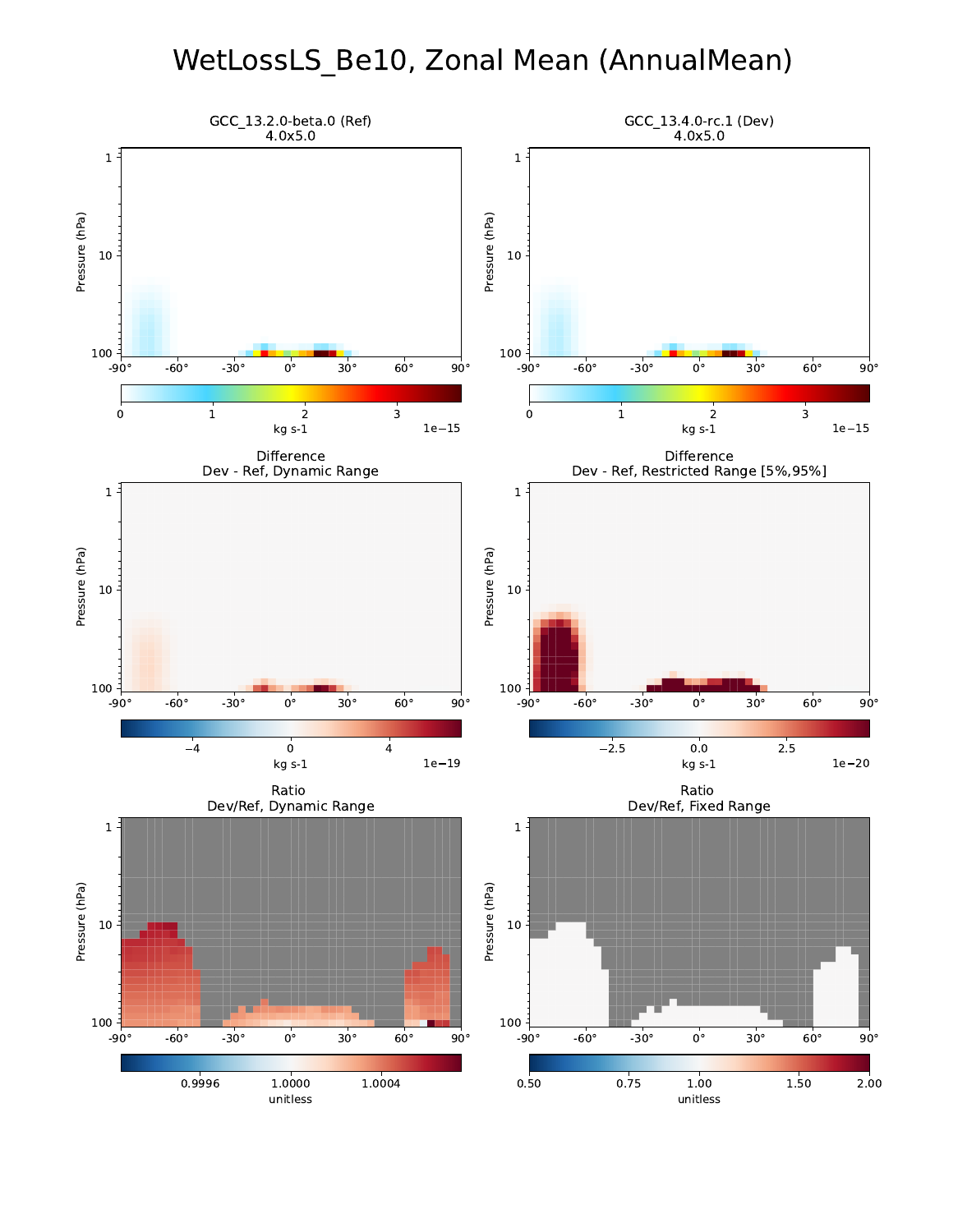## WetLossLS\_Be10Strat, Zonal Mean (AnnualMean)

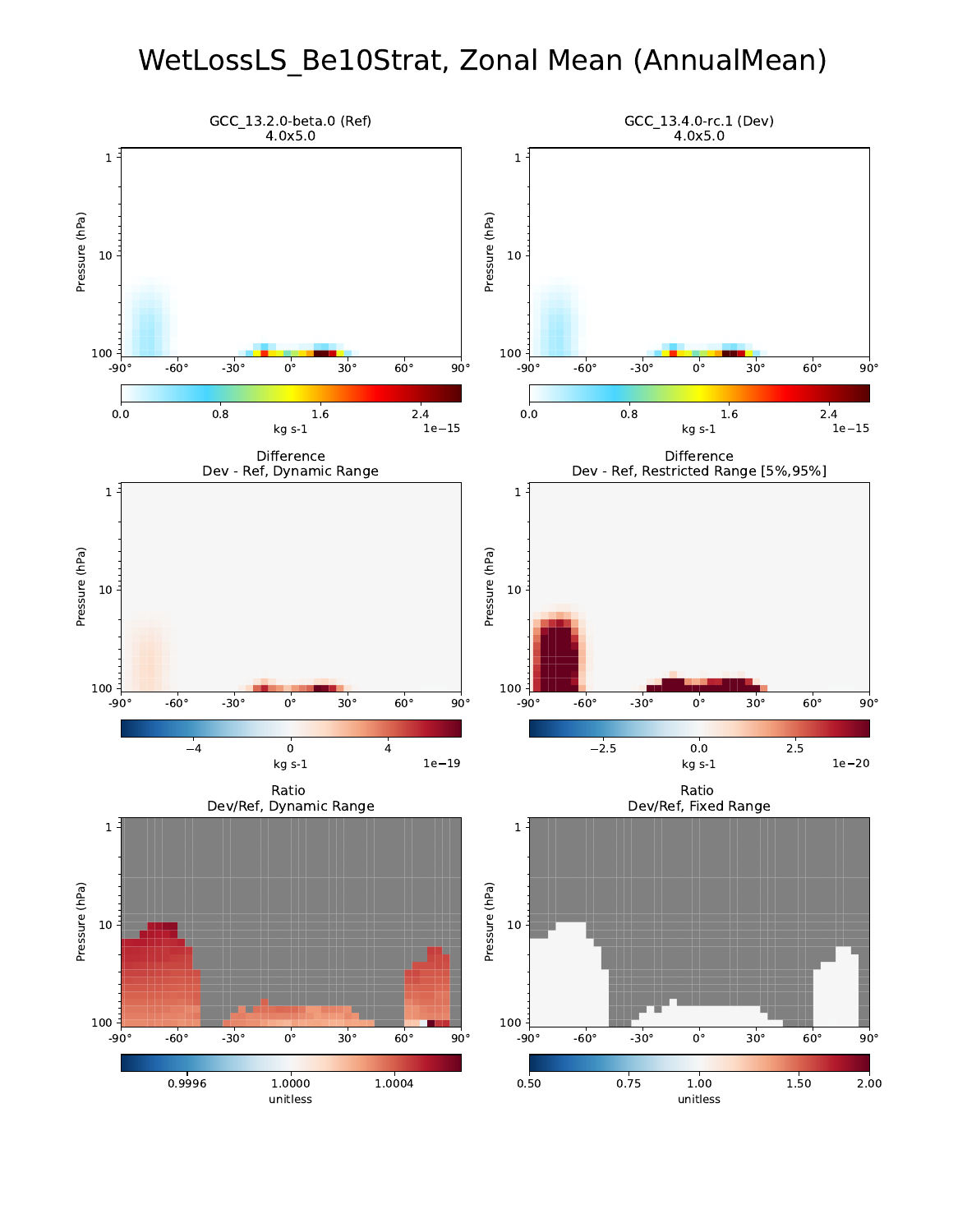### WetLossLS\_Be7, Zonal Mean (AnnualMean)

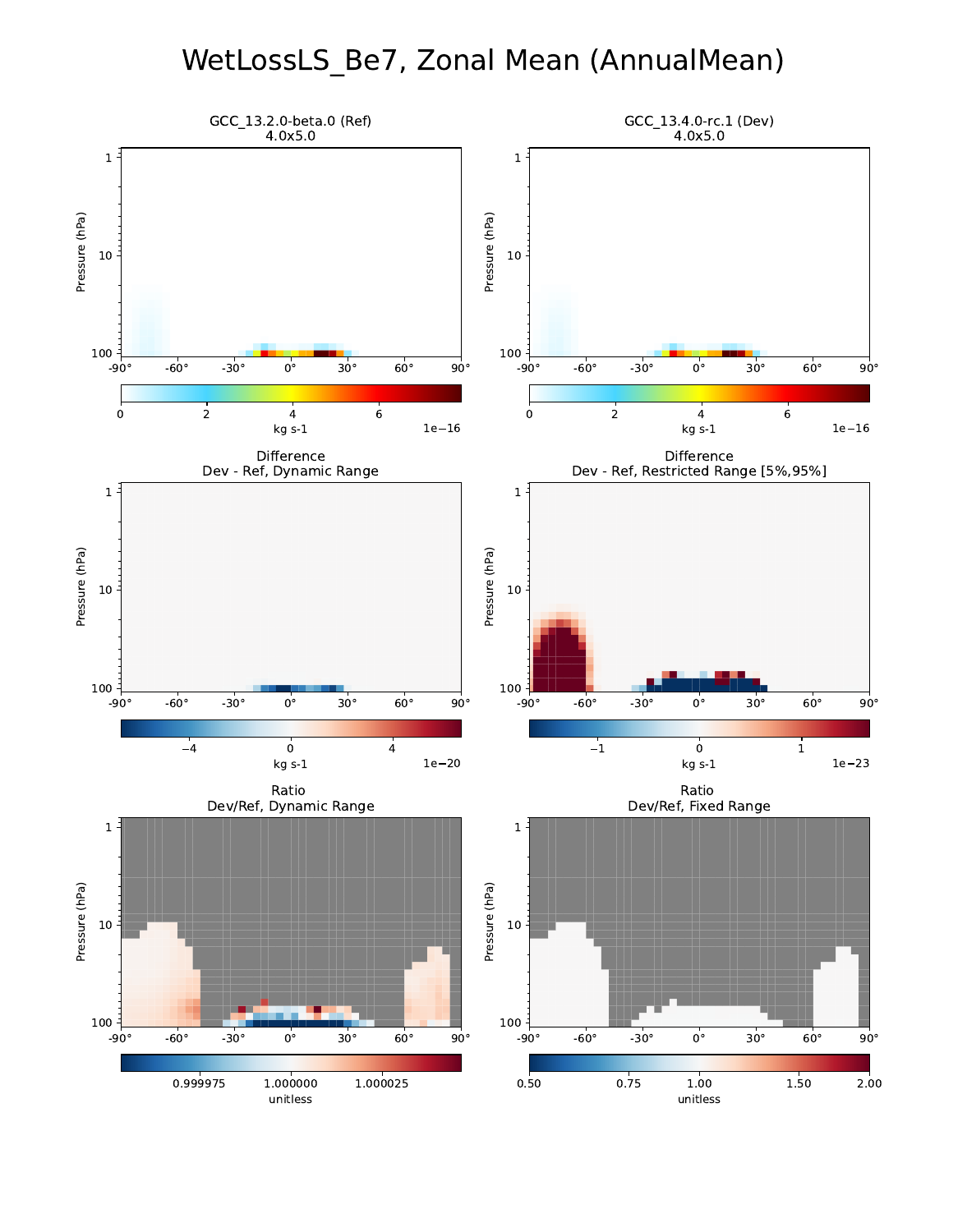### WetLossLS\_Be7Strat, Zonal Mean (AnnualMean)

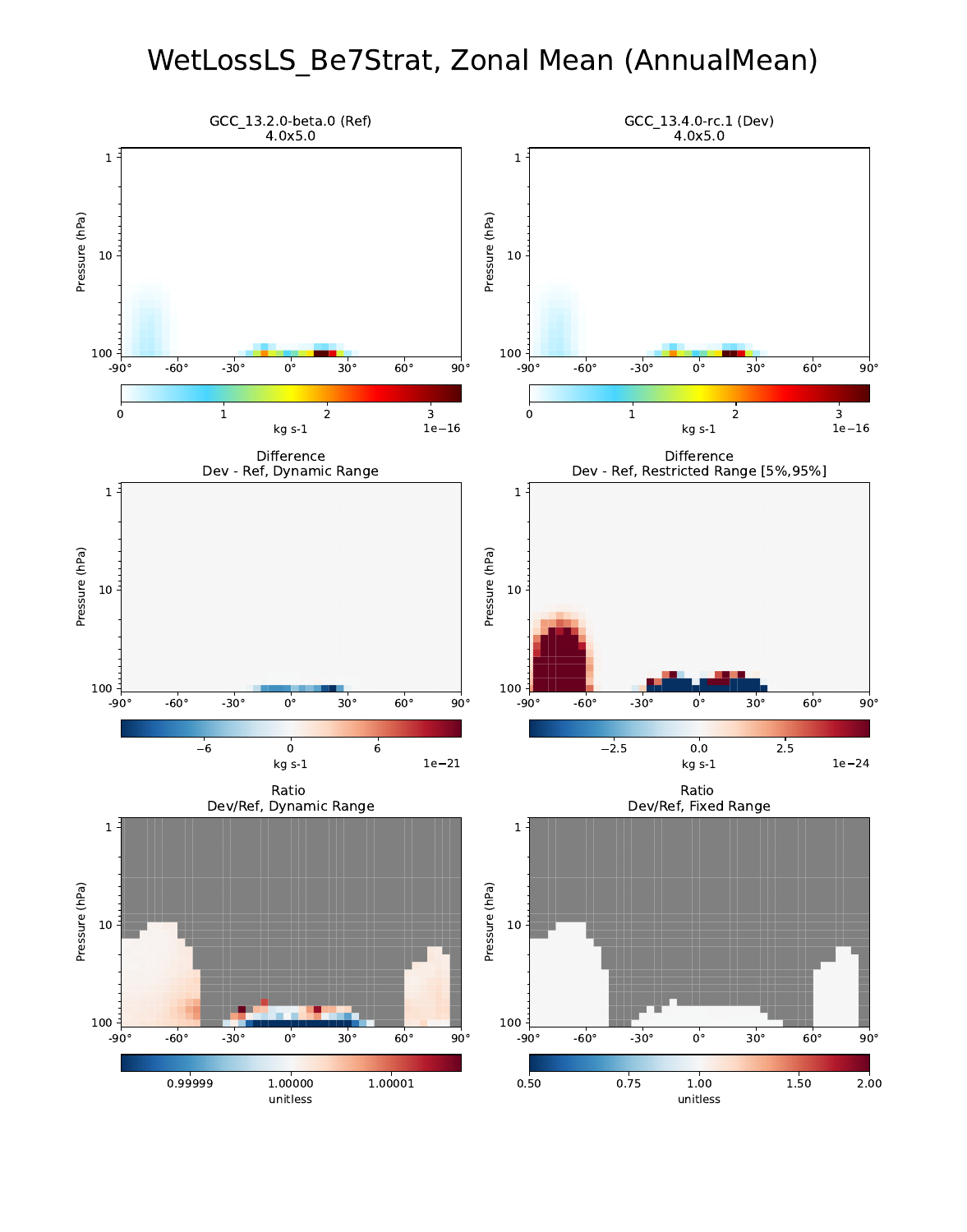### WetLossLS\_Pb210, Zonal Mean (AnnualMean)